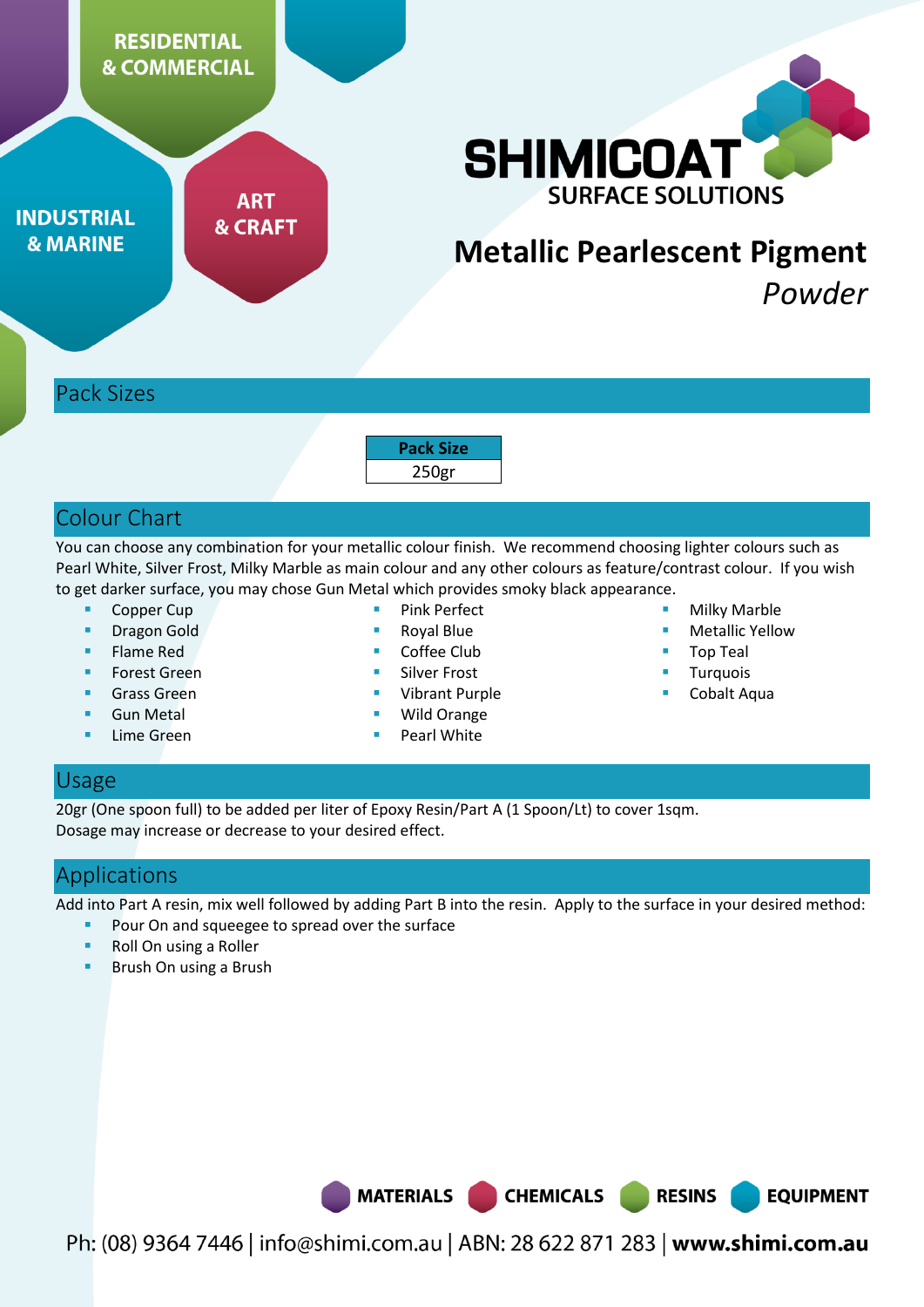

**EQUIPMENT** 

## Description

## SHIMICOAT Metallic Pearlescent Pigments For Special Effect Resurfacing Systems

SHIMICOAT Metallic Pearlescent Pigments are special effect pigments composed of mica nano-particles coated with various inorganic pigments to create metallic effects that mimic the natural look of stone and rock formations. These unique pigments are designed to be filed blended with our 100% solids clear Epoxy resins. When the metallic particles are mixed with epoxy, they give the coating a shine that reflects light and creates eye-catching dramatic effects.

#### **Metallic Pearl Powder Pigments in Epoxy:**

Metallic Pearlescent Pigments are commonly used in epoxy coating systems as the mid coat (second coat) over the primer/basecoat Epoxy. Your metallic pigments should be mixed with clear epoxy and installed over an epoxy tinted base coat. The most popular basecoats are Onyx Black or Pearl White. Typically, people use black for base coat. If you're just using the metallic powder pigments in a clear coat you need to put your coating on much thicker than normal rolling or brushing, in order to cover and achieve the desirable color. We normally recommend 500- 1000micron Clear Topcoat, which is 500mL to 1Lt per sqm resin. 250gr container shall be added into 15 Liter of 100% solids epoxy to be enough for 15sqm of coverage of rich 1000µ per sqm. Metallic Pearlescent Powder Pigment can be used in floor coating, countertop resurfacing, wall paints, plastic molding, ink applications, arts and crafts. Always test your method of use before applying to your entire project.

Our Metallic Powder Tint being used globally to create unique stunning Polyurethane & Epoxy Resin designs. It is a great fun to play with these pigments and create your own unique and exotic colour combinations. Using our Pigments, you will be guaranteed; Non-bleed or Fading, Non-Rust or Toxic, Vegan & Cruelty Free, Food and Drug Administration (FDA) compliance and temperature resistance so can be used for worktops and floors with underfloor heating. Shimicoat Metallic Powder Tint mix well with any clear epoxy on the market and disperse rapidly.

The finished surface is a designer high gloss appearance with subtle reflective sparkle. Very unique and impossible to replicate two floors exactly the same. There are endless creative and stunning techniques and finish surface that you can call your own.

#### **Composition of SHIMICOAT Metallic Powder Tint**

SHIMICOAT Metallic Powder Tint contain the following mineral and inorganic compounds at different ratios for various colours and effects:

- Mica "Potassium Aluminum Silicate (PAS)"
- Titanium Dioxide (TiO<sub>2</sub>)
- Selenium Dioxide (SnO<sub>2</sub>)
- Ferric Iron Oxide (Fe<sub>2</sub>O<sub>3</sub>)

It contains 100% naturally occurring inorganic compounds.

SHIMICOAT Pearlescent Pigment Powders are composed of above metal oxide layers of moldy mica. Pearl pigments change the thin layer of metal oxide to produce different pearlescent effects. Compared with other pigments, pearlescent pigments have an unparalleled effect on the unique soft pearl luster. The special surface structure, high refractive index and good transparency make it the same effect as pearl in a transparent medium.



Ph: (08) 9364 7446 | info@shimi.com.au | ABN: 28 622 871 283 | www.shimi.com.au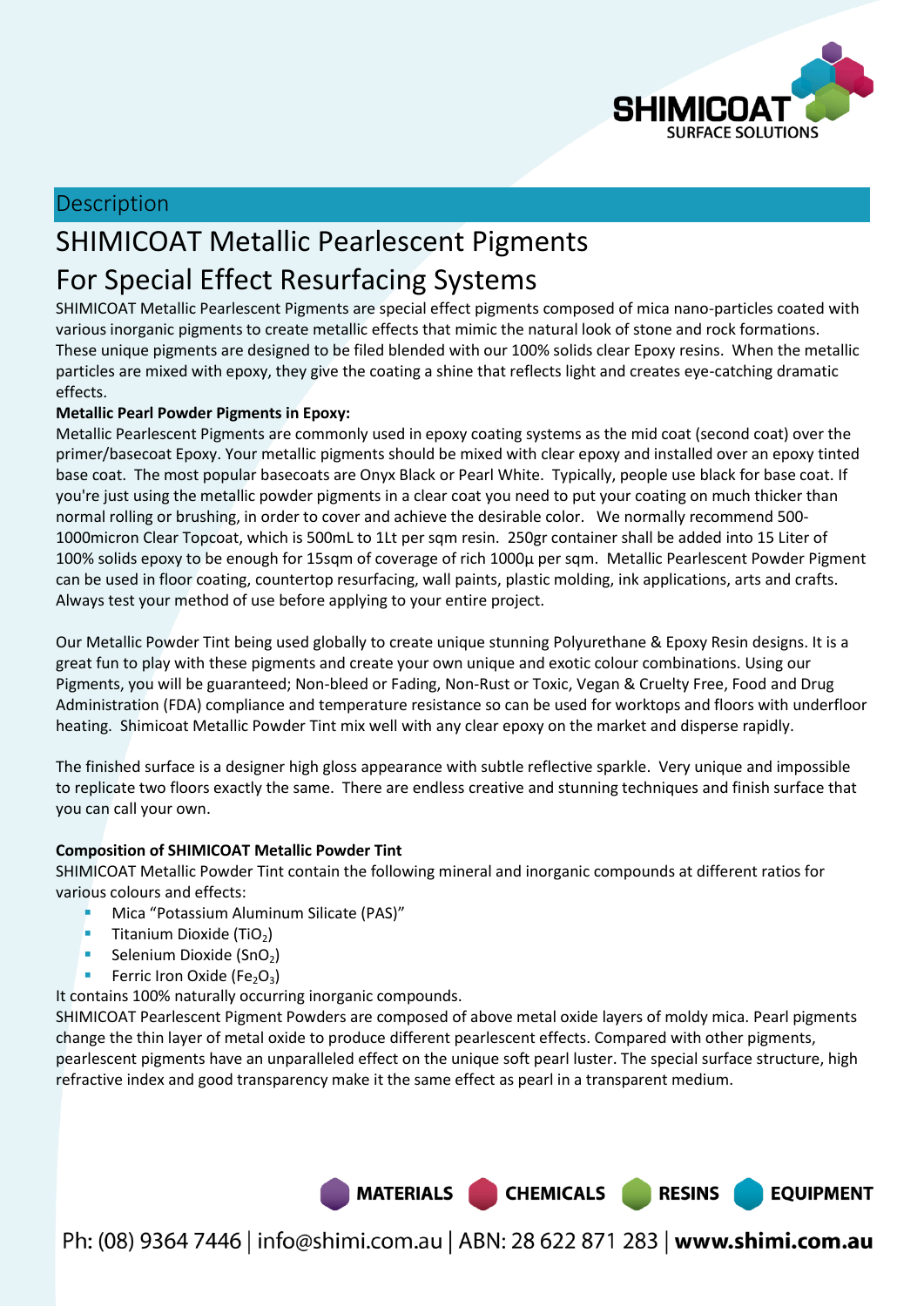

The excellent chemical and high temperature resistance of pearlescent pigments offers its potential for wide application in coatings, inks, plastics and many other fields. They provide a new color system and color quality for these products. SHIMICOAT Pearlescent pigments are low in heavy metal and meet the safety standards to be used in many commercial and domestic applications. Both acid and alkali cannot attack pearlescent pigment at room temperature. SHIMICOAT Pearlescent Pigment cannot burn, is not self-igniting, is not conductive, and can withstand high temperatures up to 800°C (1,100°F). Pearlescent pigments can also be used in reactive coatings for radiation curing systems (electron multiply curing, photocuring).

SHIMICOAT Metallic Powder Tint are one of our most versatile products that can be used to create your desirable metallic or pearlescent effect in many resin systems. The product may be used in acrylics, oils, printing inks, encaustics, alcohol inks, epoxy, glues, casting resins, clay, varnishes, etc. Pearlescent Pigments are safe, inert pigment that exhibits extreme colorfastness and stability. The different particle sizes produce different effects, from a smooth pearly luster, to a highly metallic sheen. The product creates a metallic effect without being a real metal it will never tarnish or fade!

**Note:** SHIMICOAT Pearlescent Pigment Powders are specifically engineered for art/craft materials, surface coating and industrial applications.

SHIMICOAT Metallic Powder Tint are ideal for Translucent Effect. The product can be used in many coating applications in bars, clubs, retail stores, residential interior floors and showrooms. For further information, please refer to SHIMICOAT website or contact one of our sales and technical team.

#### Features

- 100% naturally occurring inorganic compounds.
- Widely used in epoxy, acrylic and many other resins.
- Pearlescent pigments are also used in epoxy paint, art and craft, industrial coating applications.
- Quality pearl pigments are easily dispersible into transparent paint.
- Required dosage of only 1%-2%.
- Rapidly disperses into your liquid system.
- Easy roll, brush or pour-on application.
- Great modern colour choices.
- Provides a beautiful three-dimensional appearance
- Unique in design offering the illusion of ripples, craters and swirl

**EQUIPMENT** 

## **Specifications**

SHIMICOAT Pearl Luster Metallic Pigment contains Mica and Titanium Dioxide. Both components are naturally occurring inorganic compounds:

| <b>Attribute</b>        | <b>Properties</b>                                                                  |  |
|-------------------------|------------------------------------------------------------------------------------|--|
| <b>CAS No</b>           | 12001-26-2 and 1309-37-1                                                           |  |
| <b>Formula</b>          | Mica and Titanium Dioxide                                                          |  |
| Colour                  | Available in many colours                                                          |  |
| Appearance              | Superfine easily dispersible Powder                                                |  |
| <b>Applications</b>     | Paint, Coating, Ceramic, Cosmetic, Plastic, Leather, Ink, Paper                    |  |
| <b>Density</b>          | $3g/mL$ (3gr/cm <sup>3</sup> )                                                     |  |
| <b>Other Properties</b> | Chemical Resistant - Water Resistance - Heat Resistance - UV Resistant - Non-toxic |  |

MATERIALS CHEMICALS RESINS

Ph: (08) 9364 7446 | info@shimi.com.au | ABN: 28 622 871 283 | www.shimi.com.au